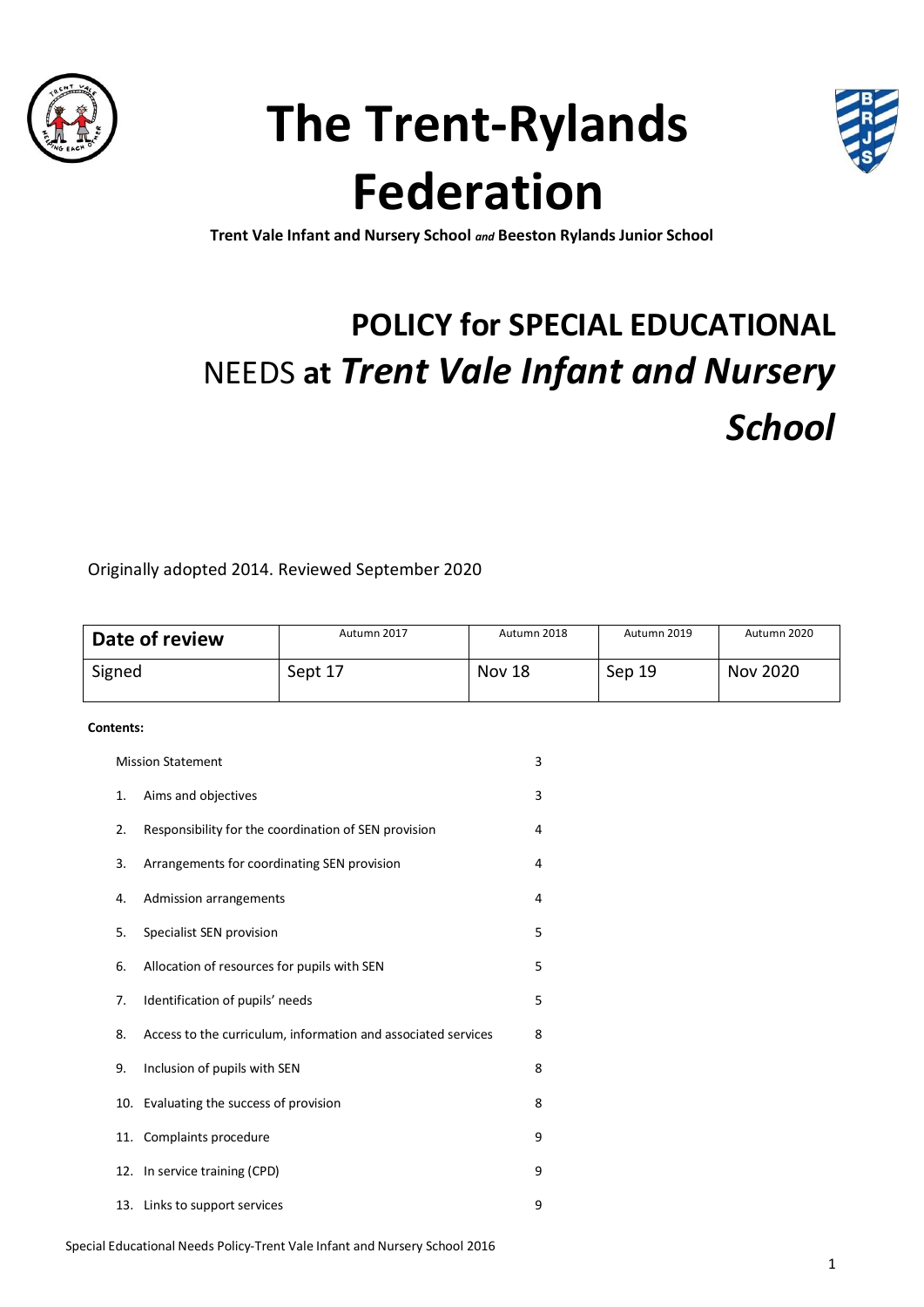| 14. Working in partnership with parents                   | q  |
|-----------------------------------------------------------|----|
| 15. Links with other schools                              | 10 |
| 16. Links with other agencies and voluntary organisations | 10 |

**Definitions of special educational needs (SEN) taken from section 20 of the Children and Families Act 2014.** 

A child or young person has SEN if they have a learning difficulty or disability which calls for special educational provision to be made for them. A child of compulsory school age or a young person has a learning difficulty or disability if they:

- a) have a significantly greater difficulty in learning than the majority of others of the same age; or
- b) have a disability which prevents or hinders them from making use of educational facilities of a kind generally provided for others of the same age in mainstream schools or mainstream post-16 institutions.

A child under compulsory school age has special educational needs if they fall within the definition at (a) or (b) above or would do so if special educational provision was not made for them.

Children must not be regarded as having a learning difficulty solely because the language or form of language of their home is different from the language in which they will be taught.

The coalition government is reforming the way in which provision and support is made for children and young people with special educational needs and/or disabilities in England. New legislation (The Children and Families Act 2014) enacted on the 13<sup>th</sup> March came into force from the 1<sup>st</sup> September 2014. A new SEN Code of Practice also accompanies this legislation.

More details about the reforms and the SEN Code of Practice can be found on the Department for Education's website:

#### [www.education.gov.uk/schools/pupilsupport/sen](http://www.education.gov.uk/schools/pupilsupport/sen)

One significant change arising from the reforms is that Statements of Special Educational Needs, for those children with the most complex needs, have now been replaced with a new Education, Health and Care (EHC) Plan. These plans are being supported by an Education, Health and Care Plan Pathway. You can view an animation describing this new pathway on Nottinghamshire's SEND Local Offer website:

#### [www.nottinghamshire.sendlocaloffer.org.uk](http://www.nottinghamshire.sendlocaloffer.org.uk/)

This information is also available by putting the above web address into the browser of a smart phone or tablet.

The SEND Local Offer is a resource which is designed to support children and young people with special educational needs and/or disabilities and their families. It describes the services and provision that are available both to those families in Nottinghamshire that have an Education, Health and Care Plan and those who do not have a plan, but still experience some form of special educational need. The SEND Local Offer includes information about public services across education, health and social care, as well as those provided by the private, voluntary and community sectors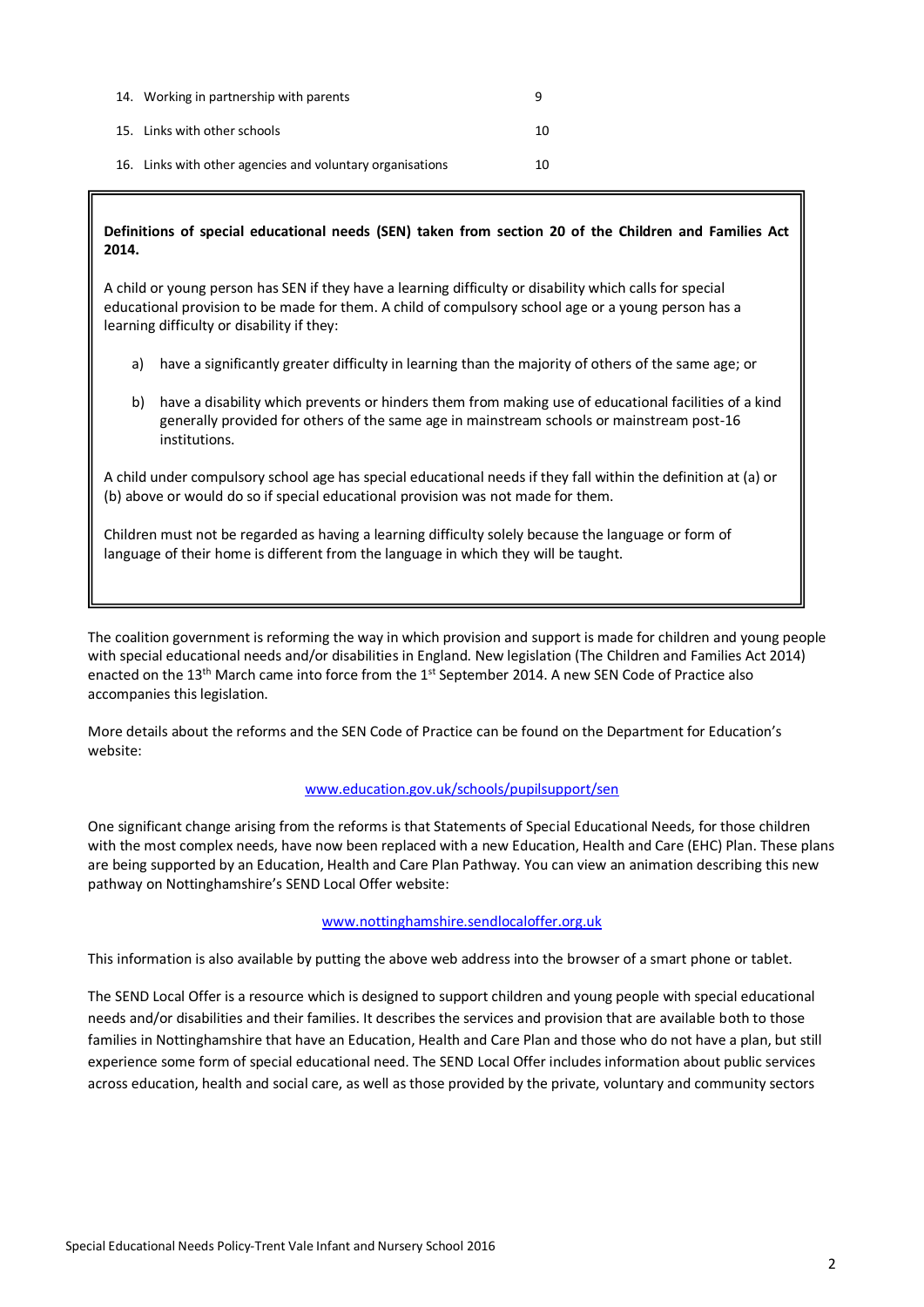## **MISSION STATEMENT**

Trent Vale is proud of its tradition of inclusive education. We believe that all children are of equal value and that we have the responsibility to make high quality, balanced provision for all pupils to help them reach their full potential as learners. We recognise that children with additional learning needs have the right and entitlement to be fully included in all aspects of the life of the school.

This policy states how Trent Vale School fulfils its statutory duties for children with additional learning needs and/or disability. The school adheres to the Special Needs Code of Practice and ensure that procedures are in place so that children with SEN are offered full access to a broad, balanced and relevant education at the school.

## **1. OUR AIMS FOR SPECIAL EDUCATIONAL NEEDS**

- To meet the needs of all pupils including those with SEN through a broad, balanced and appropriate education (this includes the new National Curriculum).
- To ensure all staff and governors are aware of and follow the requirements and guidance contained in the SEN Code of Practice.
- To respond flexibly and creatively in providing for pupils with SEN, taking into account teachers' knowledge of pupils' preferred learning styles, strengths and weaknesses.
- To identify and make use of relevant sources of training, advice and expertise.
- To share good practice and support staff in increasing their expertise.
- To take a lead in the early identification, assessment and intervention strategies for pupils with ALN.
- To have clear and accountable funding arrangements for pupils with ALN

## **OBJECTIVES**

- Identify the needs of pupils with SEN as early as possible. This is most effectively done by gathering information from parents, education, health and care services and feeding schools or early years settings, where applicable, prior to the child's entry into the school.
- Monitor the progress of all pupils in order to aid the identification of pupils with SEN. Continuous monitoring of those pupils with SEN by their teachers will help to ensure that they are able to reach their full potential. Children are also monitored through termly, (and half termly where appropriate), progress meetings between the Head Teacher, SENCo and Class Teacher.
- Make appropriate provision to overcome all barriers to learning and ensure pupils with SEN have full access to the appropriate curriculum, including the National Curriculum in England and the Early Years Foundation Stage Curriculum. This will be co-ordinated by the SENCo and will be carefully monitored and regularly reviewed in order to ensure that individual targets are being met and all pupils' needs are catered for through an individualised curriculum as necessary.
- Work with parents to gain a better understanding of their child, and involve them in all stages of their child's education. This includes supporting them in terms of understanding SEN procedures and practices, providing regular reports on their child's progress, and providing information via the annual Governors Newsletter on the provision for pupils within the school as a whole, and the effectiveness of the SEN policy and the school's SEN work.
- Work with, and in support of, outside agencies when the pupils' needs cannot be met by the school alone.
- Create a school environment where pupils feel safe to voice their opinions of their own needs. Class teachers and TA's will make regular opportunities to discuss need and provision with children to enable a child to have a voice in their progress and learning. This will be reflected in decision-making but also encouraged through wider opportunities for participation in school life*.*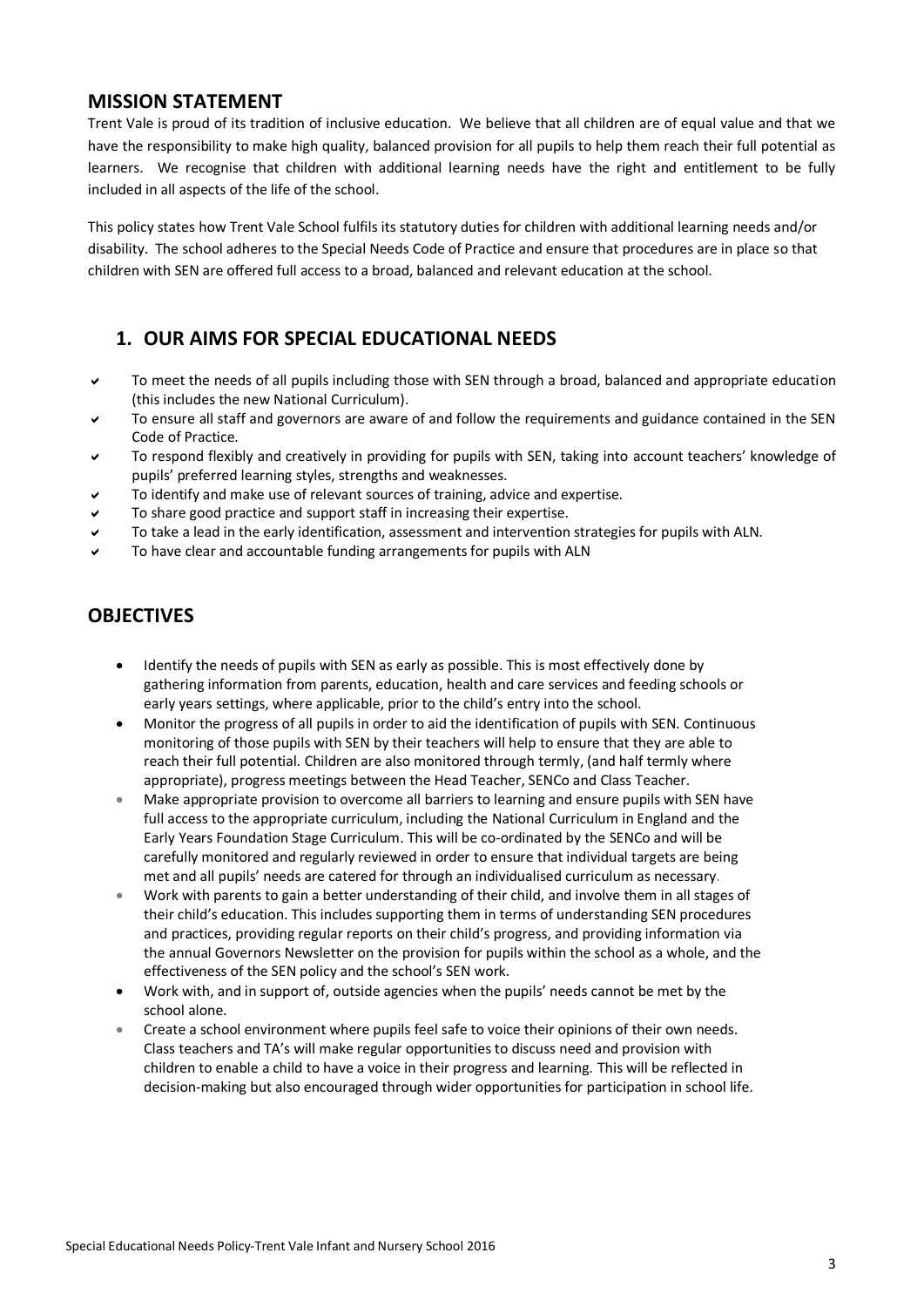## **2. RESPONSIBILITY FOR THE COORDINATION OF SEN PROVISION**

- The person responsible for overseeing the provision for children with SEN is The Head Teacher- Jackie Moss
- The person co-ordinating the day to day provision of education for pupils with SEN is the SENCo- Janine Barratt
- There are other professional agencies that visit into school to work with individual children, such as, Speech and Language Therapist, Think Children Councillors, SFSS.
- Teachers are responsible for the progress of children with SEN during the time they are in their class. It is their responsibility to direct support staff to support the needs of these pupils in order that they make at least expected progress.
- Governors are responsible for monitoring the provision and progress for pupils with SEN in the school as a whole, the effectiveness of the SEN policy and the schools SEN work. This will be reported annually to parents.

## **3. ARRANGEMENTS FOR COORDINATING SEN PROVISION**

The Class Teacher will hold details of all SEN Support records such as provision maps, child profiles, structured conversations, parental discussions, referral forms and communications from other professionals working with the individual children in their classroom. They will be kept in their classroom and located by the classroom laptop.

#### **All staff can access:**

- The Trent Vale Infant and Nursery School SEN Policy;
- A copy of the full SEN Register or alternative school document used for tracking this cohort;
- Guidance on identification in the Code of Practice (SEN Support and pupils with Education, Health and Care Plans);
- Information on individual pupils' special educational needs, including pupil profiles, referrals, professional reports and transition action plans, etc.
- Practical advice, teaching strategies, and information about types of special educational needs and disabilities
- Information on current legislation and SEN provision in the SEN handbook
- Information available through Nottinghamshire's SEND Local Offer

This information is made accessible to all staff in order to aid the effective co-ordination of the school's SEN provision. In this way, every staff member will have complete and up-to-date information about all pupils with special needs and their requirements which will enable them to provide for the individual needs of all pupils. Parents/ carers can request information about their own child and the school policy and supporting documentation for SEN.

## **4. ADMISSION ARRANGEMENTS**

This is in accordance with Nottinghamshire County Councils Admissions Policy.

The admission arrangements for *all* pupils are in accordance with national legislation, including the Equality Act 2010*.*  This includes children with any level of SEN; those with Education, Health and Care Plans and those without.

Across the Chilwell family of schools, SENCo's meet regularly to discuss the needs of pupils within their schools with SEN. This is the start of a detailed transition process that ensures pupils' needs are appropriately met when starting a new setting. Pupils will have a wide range of transition activities including regular visits to their new setting. A transition plan for pupils with SEN will be developed through discussion between the parents, the child if appropriate, outside agencies and the SENCo's from the two schools. If a child with SEN is joining Trent Vale from another setting, the transition process will be the same as outlined above.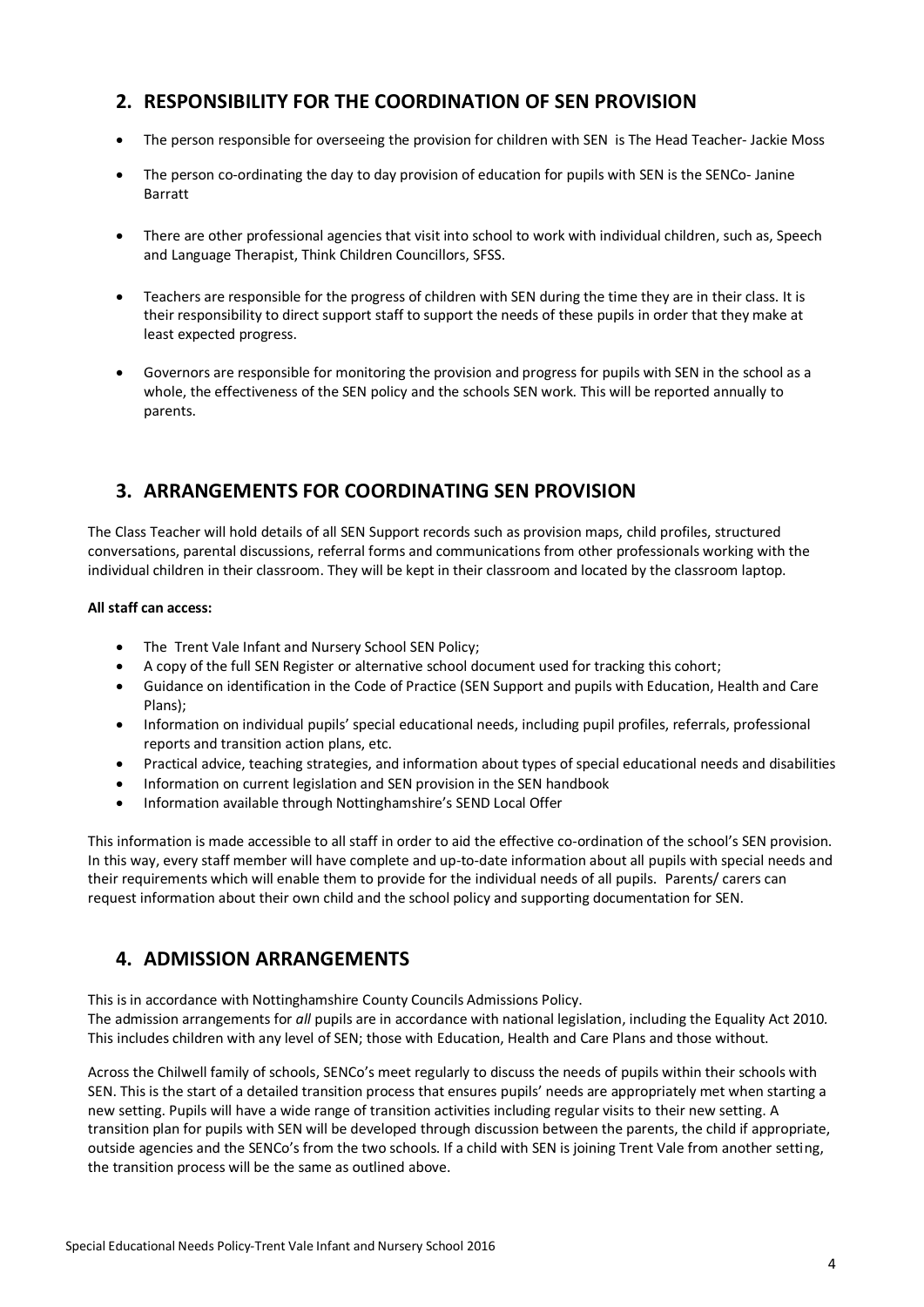## **5. SPECIALIST SEN PROVISION**

Although Trent Vale does not offer any specialist provision for SEN, we actively include all pupils that are allocated a place at our school through the LA admissions procedure. Previously this has included children with ASD, Downs Syndrome, Developmental Delay, Moderate and Specific Learning Difficulties, Visual Impairment and a range of Physical Disabilities.

The number of children that receive support for SEN, depends on the number of children with SEN on roll at any given time.

## **6. ALLOCATION OF RESOURCES FOR PUPILS WITH SEN**

All pupils with SEND will have access to Element 1 and 2 of a school's budget which equates to £6,000. Some pupils with SEND may access additional funding. This additional funding might be from a budget which is devolved to and moderated by the Family of Schools. (The Family of Schools comprises of a secondary school and its feeder primary schools). For those with the most complex needs, additional funding is retained by the local authority. This is accessed through the Family of Schools. The Family SENCO will refer individual applications to a multi-agency panel, which is administered by the Local Authority, who will determine whether the level and complexity of need meets the threshold for this funding.

Resources are allocated at least termly, through discussion between the SENCo, the assessment coordinator, the pupil premium coordinator, class teacher, outside agencies and parents, taking in to account the full range of information available about an individual's current progress and barriers to learning. Additional funding is applied for if the child meets the relevant criteria.

## 7. **IDENTIFICATION OF PUPILS NEEDS**

#### **Identification**

See definition of Special Educational Needs at start of policy

#### **A graduated approach:**

#### *Quality First Teaching*

- a) Any pupils who are falling significantly outside of the range of expected academic achievement in line with predicted performance indicators and grade boundaries will be monitored. Children who fall below the key stage levels they are currently in, will be tracked through the Pre Key Stage Standards Document .
- b) Once a pupil has been identified as *possibly* having SEN they will be closely monitored by staff in order to gauge their level of learning and possible difficulties. Their needs may be assessed using some of the assessment tools held by the family of schools such as B Squared, Benchmark Reading Assessments or the Dyslexia Portfolio, or by completing specific tests within school to assess basic skills in reading writing or maths,.
- c) The child's class teacher will take steps to provide differentiated learning opportunities that will aid the pupil's academic progression and enable the teacher to better understand the provision and teaching style that needs to be applied.
- d) The SENCO will be consulted as needed for support and advice and may wish to observe the pupil in class.
- e) Through (b) and (d) it can be determined which level of provision the child will need going forward.
- f) If a pupil has recently been removed from the SEN list they may also fall into this category as continued monitoring will be necessary.
- g) Parents will be informed fully of every stage of their child's development and the circumstances under which they are being monitored. They are encouraged to share information and knowledge with the school.
- h) The child is formally recorded by the school as being under observation due to concern by parent or teacher but this does not place the child on the school's SEN list. Parents are given this information. It is recorded by the school as an aid to further progression and for future reference.
- i) Pupil progress meetings are used to monitor and assess the progress being made by the child. The frequency of these meetings is dependent on the individual child's needs and progress being made.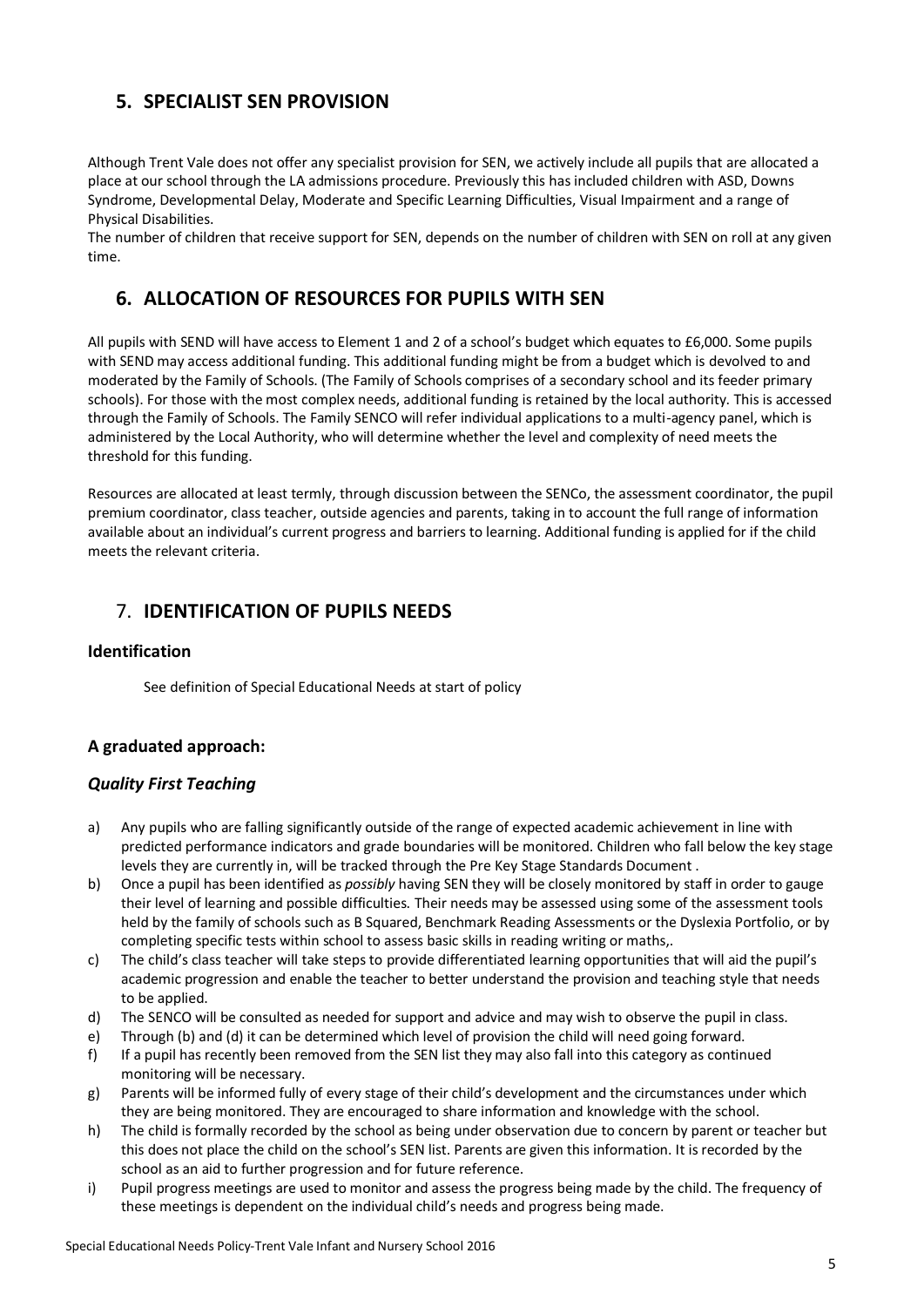#### *SEN Support*

Where it is determined that a pupil does have SEN, parents will be formally advised of this and the decision will be added to the pupil's school record. The aim of formally identifying a pupil with SEN is to help school ensure that effective provision is put in place and so remove barriers to learning. The support provided consists of a four – part process:

- Assess
- Plan
- Do
- Review

This is an on-going cycle to enable the provision to be refined and revised as the understanding of the needs of the pupil grows. This cycle enables the identification of those interventions which are the most effective in supporting the pupil to achieve good progress and outcomes.

#### *Assess*

This involves clearly analysing the pupil's needs using the class teacher's assessment and experience of working with the pupil, details of previous progress and attainment, comparisons with peers and national data, as well as the views and experience of parents. The pupil's views and where relevant, advice from external support services will also be considered. Any parental concerns will be noted and compared with the school's information and assessment data on how the pupil is progressing.

This analysis will require regular review to ensure that support and intervention is matched to need, that barriers to learning are clearly identified and being overcome and that the interventions being used are developing and evolving as required. Where external support staff is already involved their work will help inform the assessment of need. Where they are not involved they may be contacted, if this is felt to be appropriate, following discussion and agreement from parents.

#### *Plan*

Planning will involve consultation between the teacher, SENCo and parents to agree the adjustments, interventions and support that are required; the impact on progress, development and or behaviour that is expected and a clear date for review. Parental involvement may be sought, where appropriate, to reinforce or contribute to progress at home.

All those working with the pupil, including support staff will be informed of their individual needs, the support that is being provided, any particular teaching strategies/approaches that are being employed and the outcomes that are being sought.

#### *Do*

The class teacher remains responsible for working with the child on a day-to-day basis. They will retain responsibility even where the interventions may involve group or one-to-one teaching away from the main class teacher. They will work closely with teaching assistants and /or relevant specialist staff to plan and assess the impact of support and interventions and links with classroom teaching. Support with further assessment of the pupil's strengths and weaknesses, problem solving and advising of the implementation of effective support will be provided by the SENCo.

#### *Review*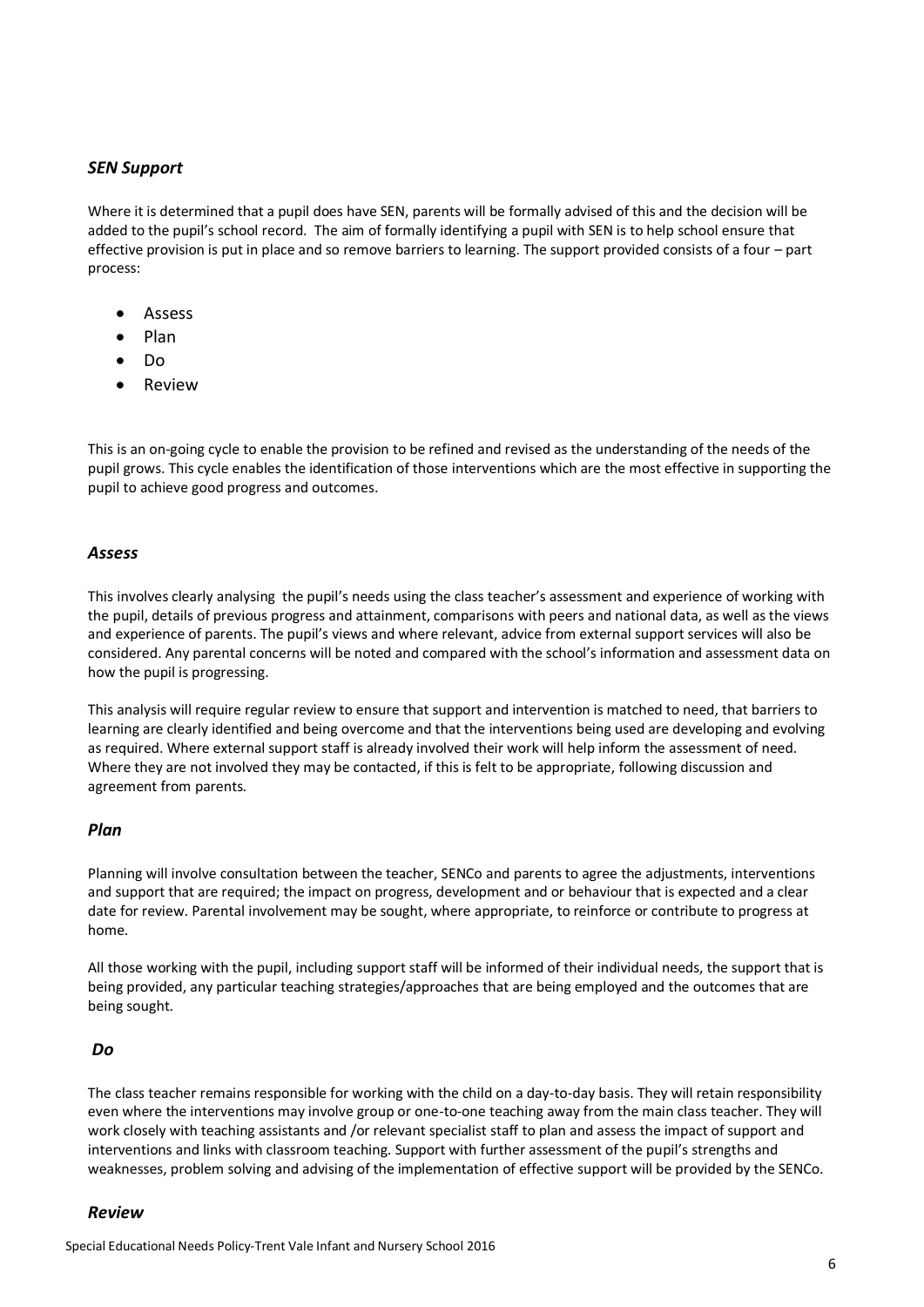Reviews will be undertaken in line with agreed dates but at least termly, usually around the time of parents' evenings and open afternoon. The review process will evaluate the impact and quality of the support and interventions. This will be directly related to targets but may also make use of specific assessment tools such as B Squared, or the AET Autism Progression framework. It will also take account of the views of the pupil and their parents. The class teacher, in conjunction with the SENCo will revise the support and outcomes based on the pupil's progress and development making any necessary amendments going forward, in consultation with parents and the pupil.

Parents will be provided with clear information about the impact of support to enable them to be involved in planning the next steps.

### *Referral for an Education, Health and Care Plan*

If a child has lifelong or significant difficulties they may undergo a Statutory Assessment Process which is usually requested by the school but can be requested by a parent. This will occur where the complexity of need or a lack of clarity around the needs of the child are such that a multi-agency approach to assessing that need, to planning provision and identifying resources, is required.

The decision to make a referral for a statement will be taken at a progress review.

The application for an Education, Health and Care Plans will combine information from a variety of sources including:

- Parents
- Teachers
- SENCO
- Social Care
- Health professionals

Information will be gathered relating to the current provision provided, action points that have been taken, and the preliminary outcomes of targets set. A decision will be made by a group of people from education, health and social care about whether or the child is eligible for an EHC Plan. Parents have the right to appeal against a decision not to initiate a statutory assessment leading to an EHC Plan.

Further information about EHC Plans can found via the SEND Local Offer:

#### [www.nottinghamshire.sendlocaloffer.org.uk](http://www.nottinghamshire.sendlocaloffer.org.uk/)

Or by speaking to an Education, Health and Care Plan Co-ordinator on:

#### **0115 9774012 or 0115 9773323**

Or by contacting the Parent Partnership Service on:

#### **0115 948 2888**

#### *Education, Health and Care Plans [EHC Plan]*

- a. Following Statutory Assessment, an EHC Plan will be provided by Nottinghamshire County Council, if it is decided that the child's needs are not being met by the support that is ordinarily available. The school and the child's parents will be involved developing and producing the plan.
- b. Parents have the right to appeal against the content of the EHC Plan. They may also appeal against the school named in the Plan if it differs from their preferred choice.
- c. Once the EHC Plan has been completed and agreed, it will be kept as part of the pupil's formal record and reviewed at least annually by staff, parents and the pupil. The annual review enables provision for the pupil to be evaluated and, where appropriate, for changes to be put in place, for example, reducing or increasing levels of support.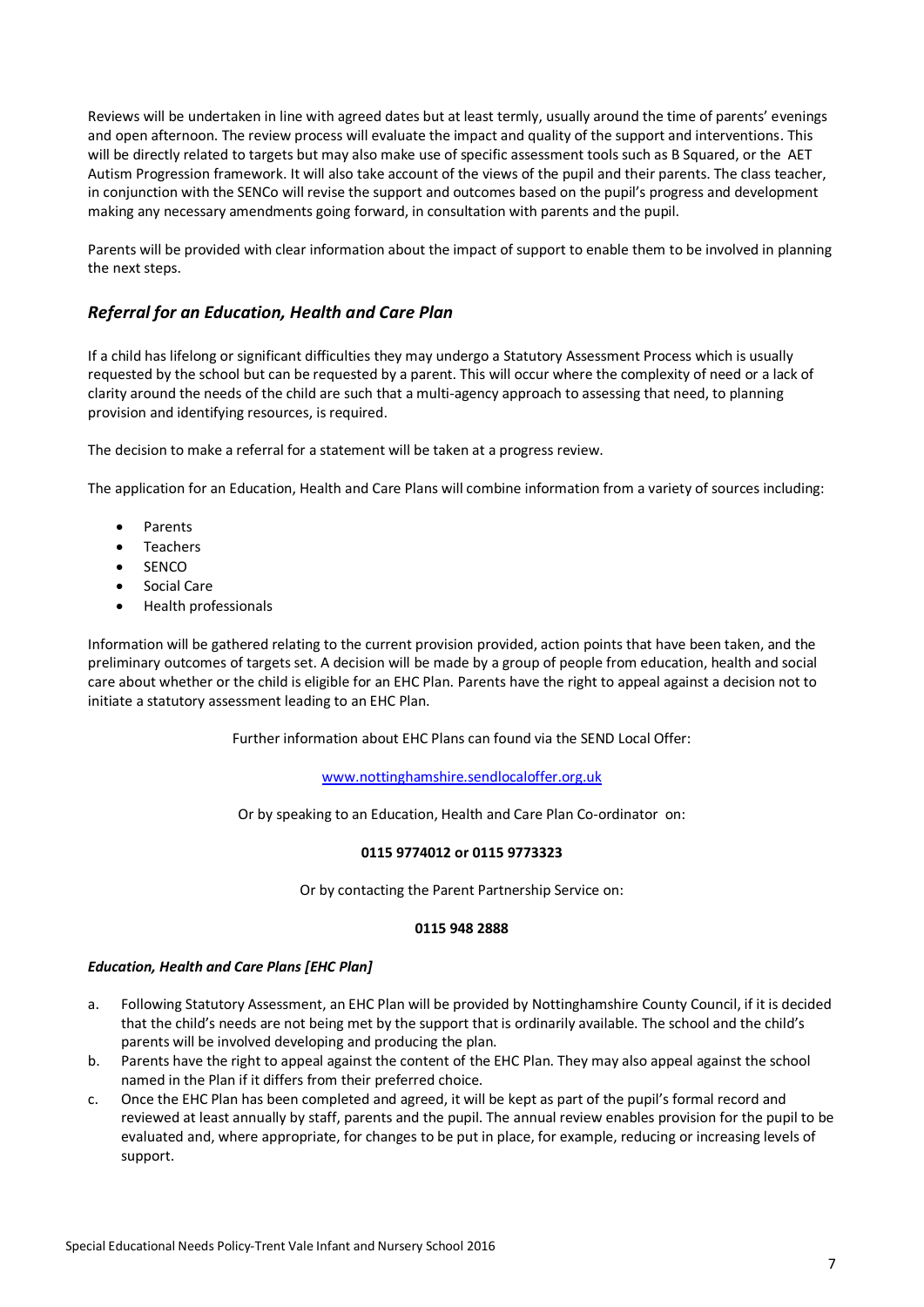## **8. ACCESS TO THE CURRICULUM, INFORMATION AND ASSOCIATED SERVICES**

Pupils with SEN will be given access to the curriculum through the specialist SEN provision provided by the school as is necessary. As far as possible this will be in line with the wishes of their parents and the needs of the individual. The curriculum is personalised for the individual needs of pupils with SEN where necessary.

Every effort will be made to educate pupils with SEN alongside their peers in a mainstream classroom setting. Where this is not possible, the SENCo will consult with the child's parents for other flexible arrangements to be made.

Provision is allocated and reviewed at least termly, through discussion between the SENCo, the assessment coordinator, the pupil premium coordinator, class teacher, outside agencies and parents. It takes in to account the full range of information available about an individual's current progress and their barriers to learning in order to provide the most appropriate provision. Class provision maps will be recorded.

The following are the principles that ensure SEN pupil have access to a relevant curriculum and provision:

- Keeping staff fully informed of the special educational needs of any pupils in their charge including sharing progress reports, medical reports and teacher feedback
- Providing regular training and learning opportunities for staff in all departments on the subject of SEN and SEN teaching. School staff should be up to date with teaching methods which will aid the progress of all pupils including those with SEN
- Using in-class provisions and support effectively to ensure that the curriculum is differentiated where necessary.
- Making sure that individual or group tuition is available where it is felt that pupils would benefit from this provision.
- Setting appropriate individual targets that motivate pupils to do their best, and celebrating achievements at all levels.

## **9. INCLUSION OF PUPILS WITH SEN**

The SENCo oversees the school's policy for inclusion and is responsible for ensuring that it is implemented effectively throughout the school.

The school curriculum is regularly reviewed by the whole staff together with the SENCo to ensure that it promotes the inclusion of all pupils. All pupils have access to learning outside the classroom and extra- curricular activities. Arrangements to support a child with SEN to access these activities are shared with parents.

The school will seek advice, as appropriate, around individual pupils, from external support services through the termly 'Springboard meetings', Early Help Unit and the Multi-Agency Safeguarding Hub.

## **10. EVALUATING THE SUCCESS OF PROVISION**

Pupil progress will be monitored on a termly basis in line with the SEN Code of Practice. In order to make consistent continuous progress in relation to SEN provision the school encourages feedback from staff, parents and pupils throughout the year. The success of provision is evaluated at least termly, through discussion between the SENCo, the assessment coordinator, the pupil premium coordinator, class teacher, outside agencies and parents and pupils, taking in to account the full range of information available about an individual's current progress and barriers to learning. This is in-line with the schools monitoring and evaluation timetable.

There is an annual formal evaluation of the effectiveness of the school SEN provision and policy. The evaluation is carried out by the SENCo and SEN Governor and information is gathered from different sources such as child and parent surveys/teacher and staff surveys/parents evenings/consultation evening/feedback forms/school forums. This will be collated and published by the governing body on an annual basis in accordance with section 69 of the Children and Families Act 2014.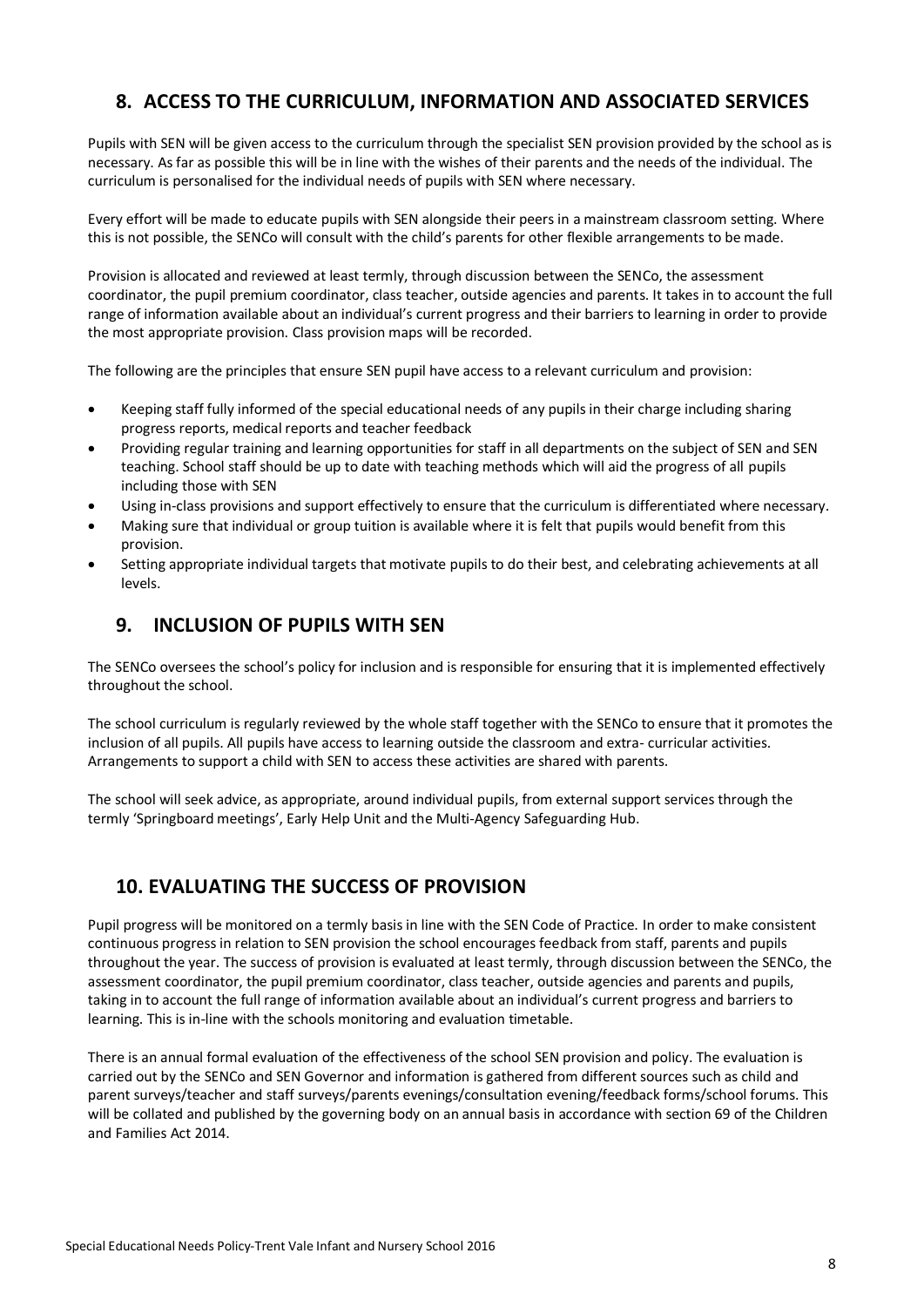Some of the areas for discussion will include:

- Case studies of individual SEN pupils with different levels of need to look at the provision they have received and the progress they have made.
- Review progress and attainment of SEN pupils in school and how this compares to national data at the end of year 2.
- Does the policy reflect the practice that happens in school and is it meeting statutory requirements?
- What are the next steps to improve SEN practice further?

Evidence collected will help inform school development and improvement planning.

## **11.COMPLAINTS PROCEDURE**

Refer to the general complaints procedure.

If a parent or carer has any concerns or complaints regarding the care or welfare of their child, an appointment can be made by them to speak to the SENCo, who will be able to advise on formal procedures for complaint.

## **12. IN SERVICE TRAINING (CPD)**

We aim to keep all school staff up to date with relevant training and developments in teaching practice in relation to the needs of pupils with SEN.

The SENCo attends relevant SEN courses, Family SEN meetings and facilitates/signposts relevant SEN focused external training opportunities for all staff.

We recognise the need to train all our staff on SEN issues. The SENCO, with the senior leadership team, ensures that training opportunities are matched to school development priorities and those identified through the use of provision management.

## **13. LINKS TO SUPPORT SERVICES**

The SENCo accesses support from outside agencies through:

- Termly Springboard meeting; this is the route to Schools and Family Support Services and Educational Psychologist
- Referral according to the threshold benchmarks documented in the Pathway to Provision document to support agencies e.g. Early Help Unit for social care involvement
- Referral to health agencies such a SALT, Cahms

The school continues to build strong working relationships and links with external support services in order to fully support our SEN pupils and aid school inclusion.

Sharing knowledge and information with our support services is key to the effective and successful SEN provision within our school. Any one of the support services may raise concerns about a pupil. This will then be brought to the attention of the SENCo who will then inform the child's parents.

## **14. WORKING IN PARTNERSHIP WITH PARENTS**

If an assessment or referral indicates that a pupil has additional learning needs the parents and the pupil will always be consulted with regards to future provision. Parents are invited to attend meetings with external agencies regarding their child, and are kept up to date and consulted on any points of action drawn up in regards to the provision for their child. The school's SEN Governor may be contacted at any time in relation to SEN matters.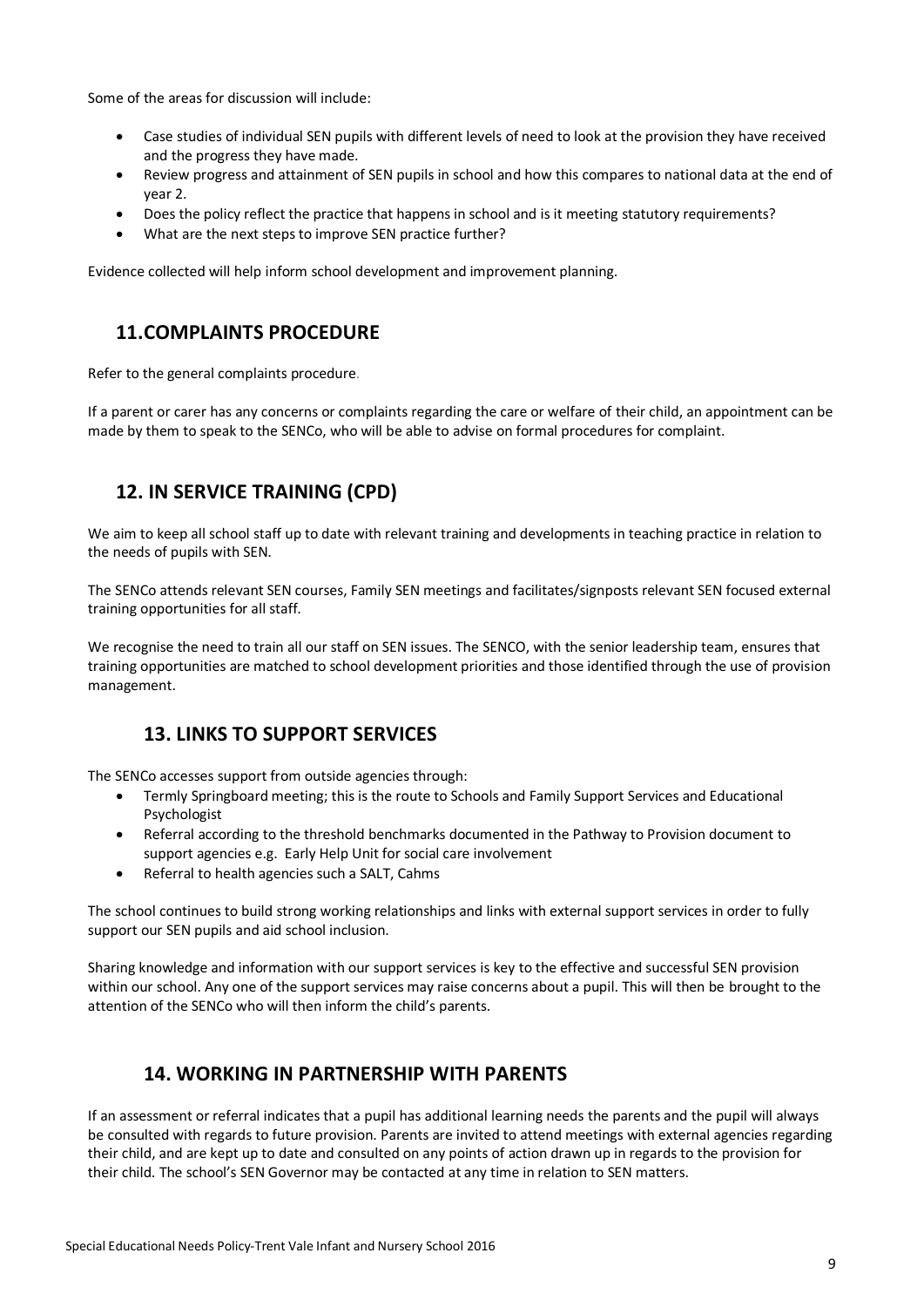## **15. LINKS WITH OTHER SCHOOLS**

The school is a member of Chilwell Family of schools; our SENCo works with other SENCo's within this family. There is a Family SENCo that co-ordinates this partnership. This enables the schools to build a bank of joint resources and to share advice, training and development activities and expertise.

## **16. LINKS WITH OTHER AGENCIES AND VOLUNTARY ORGANSIATIONS**

Trent Vale Infant and Nursery School invites and seeks advice and support from external agencies in the identification and assessment of, and provision for, SEN. The SENCo is the designated person responsible for liaising with the following:

- **•** Behaviour Support Service
- Educational Psychologist service.
- **•** Social Services
- Speech and Language Service
- Specialist Outreach Services

Representatives from voluntary organisations and other external agencies are invited to liaison meetings throughout the year to discuss SEN provision and progress and keep staff up to date with legislation.

In cases where a child is under observation or a cause for concern, focused meetings will be arranged with the appropriate agency. [Parents will normally be invited to and informed about any meetings held concerning their child unless there are over-riding safeguarding issues.]

| Signed         | [Name] | (Headteacher)  |
|----------------|--------|----------------|
| Date<br>Signed | [Name] | (SENCo)        |
| Date           |        |                |
| Signed         | [Name] | (SEN Governor) |
| Date           |        |                |

**This policy will be reviewed annually.**